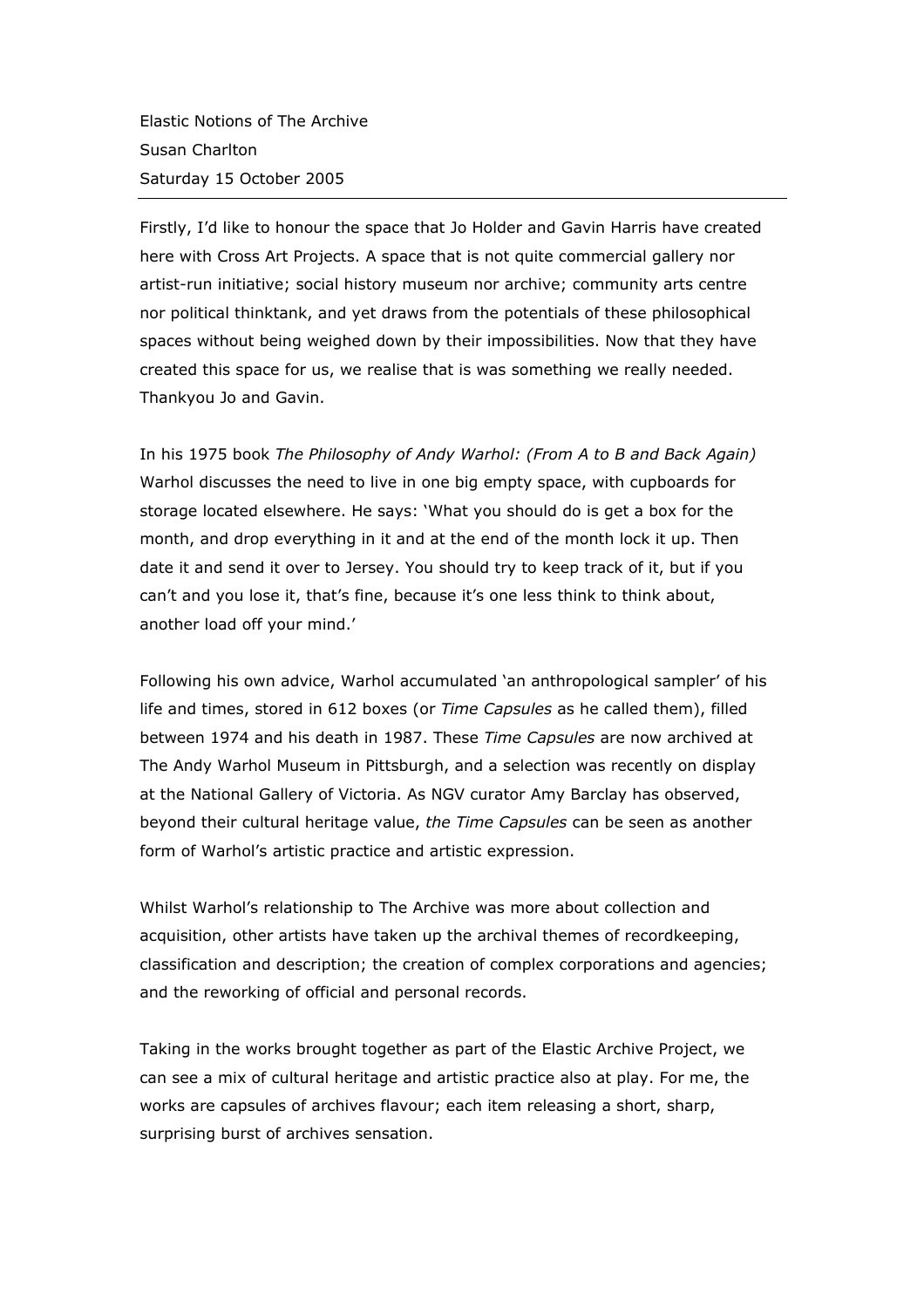When I applied for my current job at State Records NSW, I did not know anything about the State archives, and they certainly did not know anything about you. But it was artists who revealed the creative potentials of working with archives to me and drove me to apply for the position.

As I observed in a presentation to the Executive in my first weeks at the archive: 'Seemingly unbeknownst to State Records a parallel universe of practitioners already exists whose attention and interest has been captured by the realities and potentials of archives. Individually and in collaboration they have been at work over the last 10 years', interpreting the collections and spaces of a diverse range of institutions. 'Sometimes these artists have interpreted a discrete archival collection … At other times the influences and artforms are more abstracted'.

Fresh in my mind at the time was the work undertaken by Ross Gibson on a series of crime scene photographs from the Scientific Investigation Bureau of the New South Wales Police. Gibson went on to collaborate with new media artist Kate Richards to create an exhibition based on the images, held at the Justice and Police Museum in Sydney, as well as a performance and cd-rom.

It wasn't so much the final outcome of the exhibition and its associated elements that inspired, but that Gibson had evoked the visceral detail of his intellectual, conceptual, emotional and even physical responses to being in the presence of the archive; and that he shared his nuanced pursuit of an appropriate genre to interpret this very particular series of photographs.

Gibson's experience of being in the thrall of the archive may be no different from the experiences of better-known archive habitues, such as professional archivists, researchers, genealogists and historians.

But what keeps drawing me to the work of artists is their drive to realise an aesthetics from their experience of the archive; often an aesthetics which evokes the narrative of the ethical journey they have taken in coming to terms with the lessons of the archive.

I guess it has been my job ever since arriving at State Records to make the archive more elastic. For it to be more open to interpretation from outside the profession, for its borders to dissolve a little, and to allow others in without fear of contamination.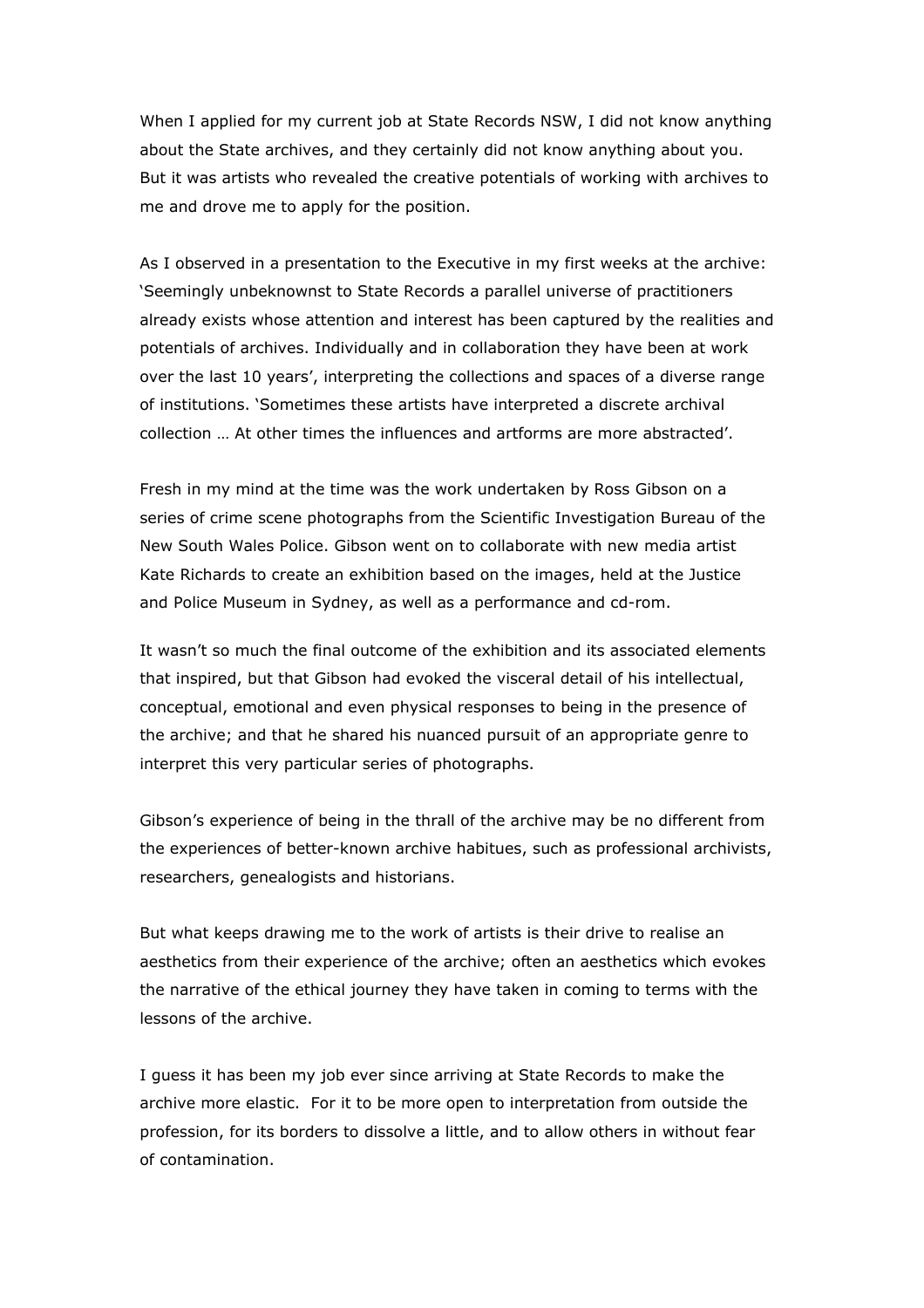Just as the archives knew little about the parallel universe of artists engaged with the idea of The Archive, many artists know little of the workings of actual archives.

You might be surprised to hear, for example, that most archives aren't actually collecting institutions at all. They do not collect records in the way a museum, library or gallery might. It's not a case of seeing an artefact of interest and making the curatorial decision to acquire it for the archive collection. Nor do archives hoard and then later try and make sense of it all.

In classical archive theory, archives aren't 'collected', they are 'formed'. Archives do not have 'collections', but 'holdings'. In the case of State Records NSW and other government recordkeeping institutions around the country, the process is one of 'records appraisal', governed by law. State Records appraises the records created by NSW public service agencies and nominates which classes of records should be kept indefinitely as State archives.

At this stage, the elastic nature of the archive may seem to be contracting, even strangulating, like a garrote perhaps. But I can assure you that the 'appraised' archive is still full of unfolding stories. Like those revealed in records of the Aborigines Welfare & Protection boards which recorded the boards' intervention in the lives of Indigenous people. Like the archive boxes of porn collected by the Department of Services from the 1950s until the 80s. Whilst the archives are appraised and regulated, they still throw up the unknown, the untold, even the unspeakable.

I encourage any of those artists who have taken great pleasure in the conceptual, philosophical, abstracted idea of The Archive, to also engage with the professional practices of actual archives, as well.

My official mission is to create : 'a cohesive promotion and communications program, which is both innovative and imaginative, in order to capture the community's attention and interest'. It's a mission I fully engage with.

But speaking to a room full of artists I would quote the worlds of artist Declan Donnellan as a truer picture of what I aim to do: